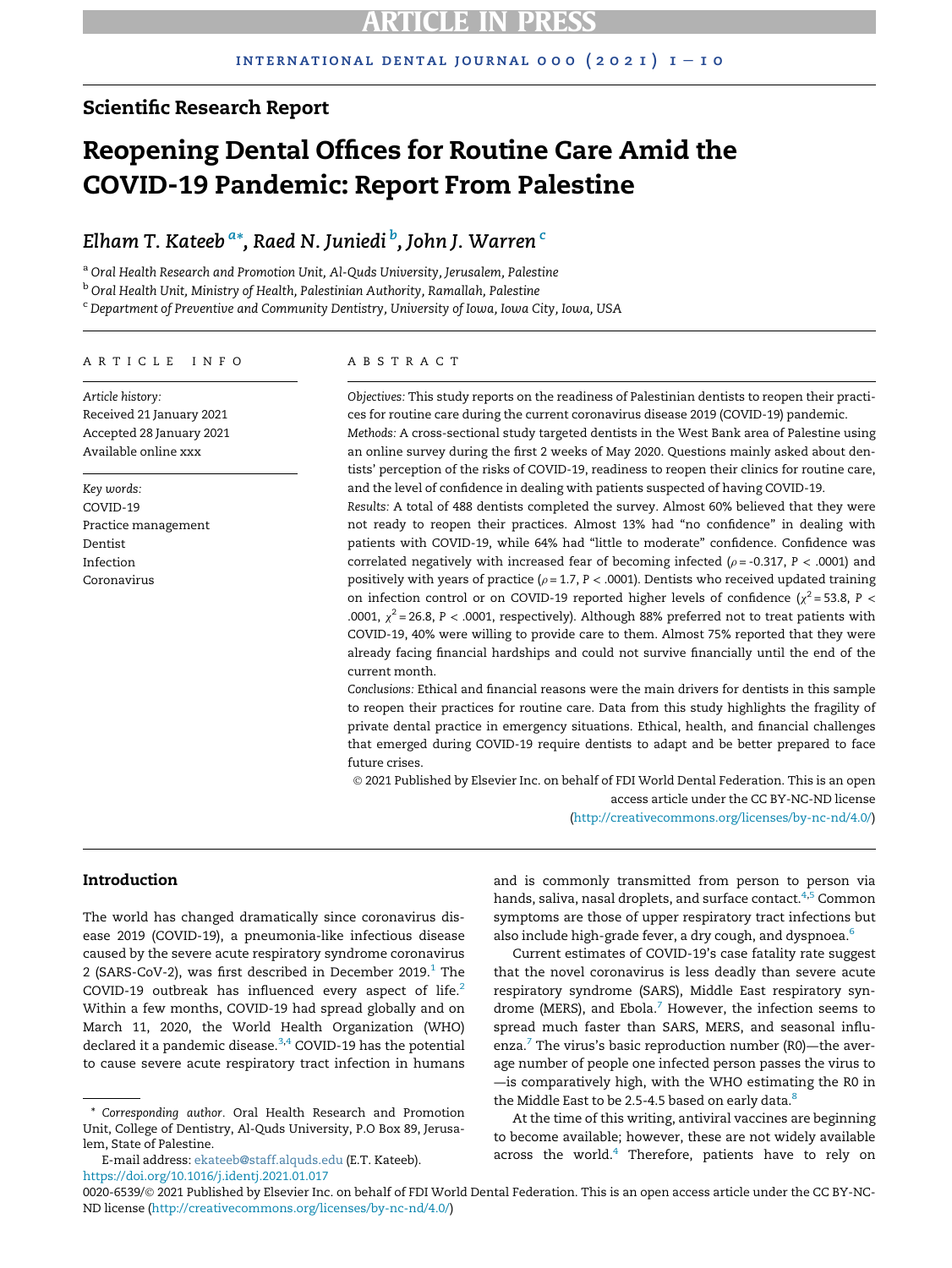#### **2** kategories  $\alpha$  kategories  $\alpha$ .

supportive therapy to relieve the symptoms of the disease until the body's immune system can eradicate the infection.<sup>[9](#page-8-8)</sup> Recommendations are that individuals suspected of having contact with an infected person be kept in isolation and under observation until tests for the virus, using real-time polymerase chain reaction (RT-PCR), determine if an infection is present.<sup>[10](#page-8-9)</sup>

The Centers for Disease Control and Prevention (CDC) in the United States has indicated that certain health care workers, including dentists, are at a "very high" risk of exposure to SARSCoV-2. $^{11}$  $^{11}$  $^{11}$  Dentists provide care in a close proximity with patients, and most of dental procedures generate aerosols and droplets. $12,13$  $12,13$  Dental team members are not only at high risk for infection but also can become potential carriers of the disease and potentially spread it to their peers, families, and other patients. Under these conditions, it is critical that dentists be well-prepared when reopening their dental practices for routine care.

In the Occupied Palestinian Territories (oPt), the first 4 cases of COVID-19 were identified in the Bethlehem area on March 4 after these infected individuals were in contact with a tourist group. At the time of writing, data from the WHO indicates that there have been a total of 1517 confirmed cases and 5 deaths in the oPt. These include 1239 cases and 2 deaths in the West Bank, 206 cases and 2 deaths in East Jerusalem, and 72 cases and 1 death in Gaza. $14$  Most of people who have been infected by the SARS-Cov-2 virus were males in the 18- to 39 year age bracket.<sup>15</sup> The governorates most affected by COVID-19 have been Hebron, Jerusalem, inside and outside the Separating Wall, and followed by Ramallah and Bethlehem.<sup>14</sup>

The Palestinian government declared a 30-day state of emergency when the first cases were diagnosed early in March and then extended the state of emergency for another 30 days.[15](#page-8-14) Measures taken included closing schools and universities and establishing border checks for travellers. In a subsequent stage, starting March 22, the government imposed a complete quarantine for 14 days, prohibited movements within the West Bank governorates, and put restrictions of movement on Palestinian workers who entered the green line for work in historical Palestine.<sup>[15](#page-8-14)</sup>

Based on recommendations from  $WHO^{16}$  and the US Centers for Disease Control and Prevention  $(CDC)^{17}$  $(CDC)^{17}$  $(CDC)^{17}$  and consistent with the practices in many other countries, the Ministry of Health (MOH) restricted the work in private dental clinics to only urgent care. The MOH also closed all of their dental clinics, which provide the majority of dental health services in the area. They deployed MOH dentists to the front lines of the pandemic response, where they provided testing and screening for COVID-19. On April 13, the MOH, in collaboration with the Palestinian Dental Association (PDA), the national professional dental association of dentists practicing in the West Bank area of oPt, released interim infection prevention and control guidelines to dentists working during the pandemic.

On May 28, 2020, after the numbers of infected persons had stabilised, the Palestinian government lifted many restrictions and reopened most aspects of life, including routine and elective care at dental clinics, provided that safety measures for staff and patients were strictly followed. Though dentists were able to provide urgent care during the pandemic, many dentists decided to close their practices on March 22, when the complete lockdown was imposed.<sup>[15](#page-8-14)</sup>

Guidelines for practicing dentistry during the pandemic were amended for routine dental care by the MOH late in May 2020. These guidelines were tailored from those of the American Dental Association (ADA) $^{18}$  and prescribed key steps to be taken by dentists to prevent the spread of COVID-19, in addition to the standard universal precautions. The guidelines included measures such as assessing patients' recent travel history; assessing signs and symptoms of upper respiratory tract infections; recording patients' body temperature; mouth rinsing with 1% hydrogen peroxide prior to any procedure; using a rubber dam and high volume suction during procedures; and frequently cleaning and disinfecting public con-tact areas including door handles, chairs, and washrooms.<sup>[12](#page-8-11)</sup>

Although detailed guidelines were in place and personal protective equipment (PPE) were secured for the long term, many dentists expressed reluctance to practice in such a situation. Therefore, this study assessed Palestinian dentists' readiness to reopen their clinics for routine care during the COVID-19 pandemic.

Specifically, this study assessed, (i) dentists' perception of risk of COVID-19; (ii) dentists' readiness to reopen their private clinics for routine care; and (iii) dentists' level of confidence in dealing with patients suspected of having COVID-19 and factors related to this confidence level. Secondly, the study assessed (i) dentists' satisfaction with the MOH's and PDA's role in this pandemic; (ii) dentists' perception of their own role in pandemic response; and (iii) dentists' perception of their financial stability during the COVID-19 pandemic. In addition, dentists' knowledge about various practice modifications to combat the COVID-19 outbreak was evaluated.

Results from this study can be used to help dentists and dental organisations implement proper strategic and longterm measures that can prepare dentists to adapt to any future disruptions in health care practice.

#### Methods

#### Study population

The study population consisted of dentists who worked in the West Bank area of Palestine regardless of whether they worked in private clinics, governmental clinics, or other health centres. Due to the current political conditions in the occupied territories, dentists in Gaza were not registered in the MOH or PDA and were not included in this sample. An online questionnaire using Google forms was used to collect the data. The sample of dentists was selected through Facebook groups. Members of PDA created these dentist Facebook groups that were open only to dentists who worked in Palestine and their registration with the PDA and their places of work had to be confirmed to participate. Two main groups were selected: the formal PDA Facebook group that covers all dentists in the target population and the informal PDA Facebook group. Both groups cover all dentists in the West Bank area; however, other smaller dentists' Facebook groups were also selected to make sure that all dentists were invited to complete the questionnaire. The cover letter accompanying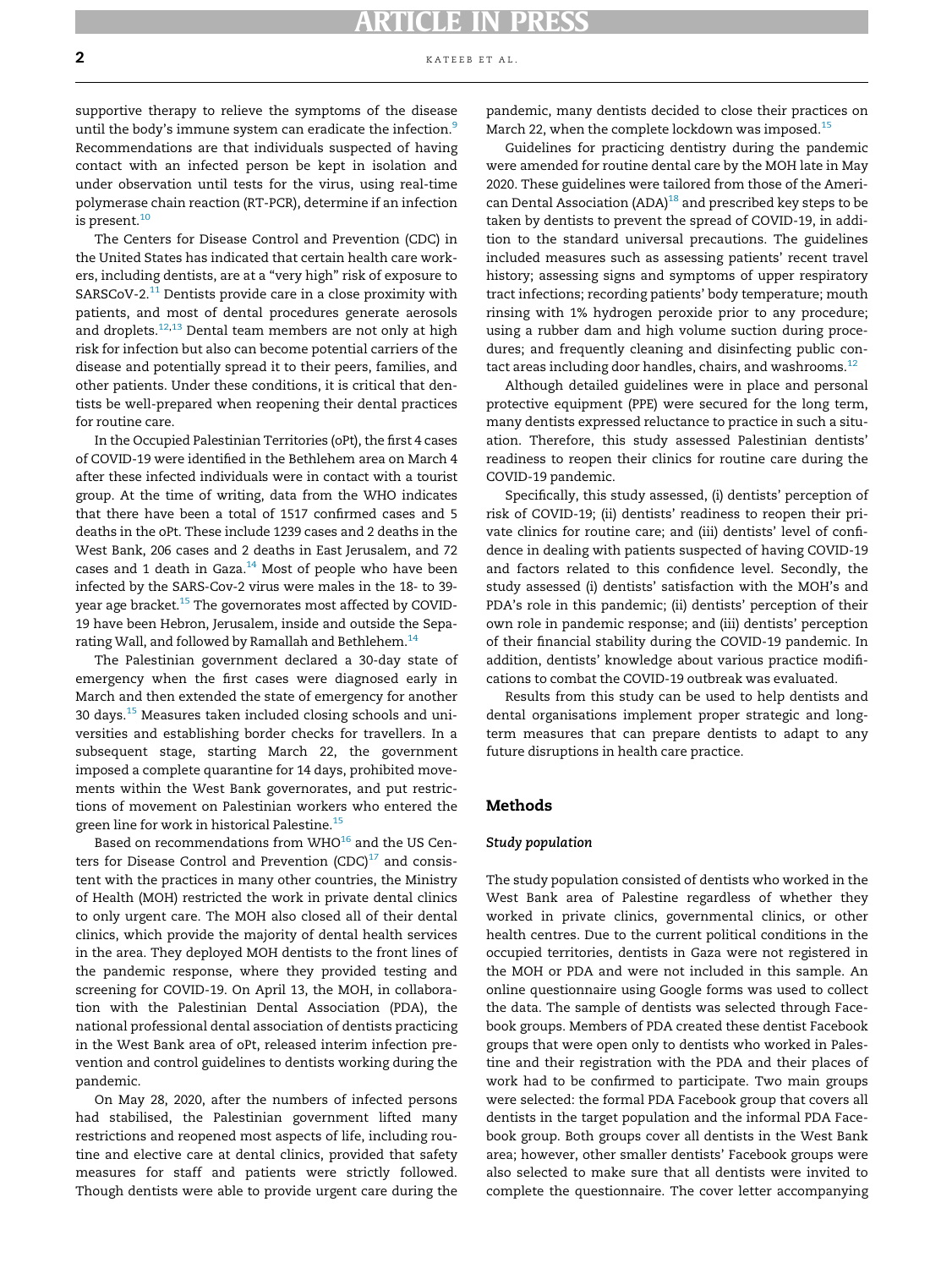<span id="page-2-0"></span>the questionnaire only asked dentists who were still actively providing patient care in any dental settings in the West Bank area to complete the questionnaire.

There were 2700 dentists practicing dentistry in the West Bank area and registered in the Palestinian MOH. To calculate the minimum sample size needed to assess our main outcome variable − readiness of dentists to reopen their dental practices as measured by their level of confidence in treating patients during the pandemic − a margin of error of 5% and a confidence level of 95% were used. In this way, our calculations found that a minimum sample of 336 dentists was needed to adequately represent the population. Dentists were contacted through personal messages and through posts on the Facebook groups' news feed. The questionnaire was posted on May 7 and stayed open until May 20. Two reminders were posted after 7 and 10 days from the initial contact and one messenger reminder was sent out after 10 days. Response bias was checked by comparing distributions of dentists' demographic variables such as gender, specialty, and years since graduation between our sample and the whole population of dentists in Palestine based on data available at the MOH and the PDA.

The questionnaire was kept anonymous to maintain the privacy and confidentiality of participants and e-mail accounts were not recorded; and, the "Show link to submit another response" was disabled so as to not to encourage subjects to submit the questionnaire twice. All aspects of this study were approved by Al-Quds University Ethics Committee.

#### Study instrument

Questions included in the survey were developed after reviewing the relevant literature<sup>[19](#page-8-18),[20](#page-8-19)</sup> and the international guidelines for Infection Prevention and Control Guidance for Dental Settings During the COVID-19 Response.<sup>[18](#page-8-17)</sup> The questionnaire was designed in English and then translated to Arabic. The Arabic version was pilot-tested among 25 dentists who were not included in the current sample. The questionnaire was a structured multiple-choice questionnaire that included questions about:

- 1) Sociodemographic characteristics ([Table 1](#page-2-0));
- 2) Dentists' knowledge about COVID-19 [\(Figure 1\)](#page-3-0);
- 3) Perception of risk of COVID-19 [\(Table 2](#page-4-0));
- 4) Readiness to reopen private clinics for routine care [\(Fig](#page-4-1)[ures 2 and 3](#page-4-1));
- 5) Perception of MOH and PDA role in this pandemic (quantified by a 5-point scale:  $0 = \text{very unsatisfied to } 5 = \text{very satisfied};$
- 6) Perception of dentists' own role in pandemic response, quantified by the 2 questions: (i) As a dentist your role in teaching others about COVID-19 (from 0 = not significant at all to  $4$  = very significant and (ii) Other than providing urgent care to patients, what role can a dentist play in this pandemic? (a) On the front line with other health care providers in testing and screening, (b) educating the public about COVID-19 and its preventive measure, (c) staying home, social distant, and plan how to practice dentistry safely in the future, and (d) others; and
- 7) Dentists' perception of their financial stability during the COVID-19 pandemic quantified by the question:

Table 1 – Sample characteristics of dentists in this sample.

| Dentists, $N = 448$                                         | Frequency (%) |
|-------------------------------------------------------------|---------------|
| Gender                                                      |               |
| Females                                                     | 197(44)       |
| Males                                                       | 251(56)       |
| Age                                                         |               |
| $\leq 30$                                                   | 155 (34.6)    |
| $30 - 39$                                                   | 207 (46.2)    |
| 40-49                                                       | 59(13.2)      |
| >50                                                         | 27(6)         |
| Years of practice                                           |               |
| $\leq$ 5 years                                              | 148 (33)      |
| 6-10 years                                                  | 102 (22.8)    |
| $\geq$ 10 years                                             | 198 (44.2)    |
| Type of work settings (check all that apply)                |               |
| Academics                                                   | 38(8.5)       |
| Private practice                                            | 418 (93.3)    |
| Government                                                  | 24 (5.4)      |
| Military services                                           | 5(1.1)        |
| <b>UNRWA</b>                                                | 1(0.2)        |
| Nongovernmental                                             | 14 (3.1)      |
| Location of practice                                        |               |
| North (Nublus, Qalqilya, Tulkarem, Salfit, Tobas,<br>Jenin) | 106 (23.6)    |
| Middle (Jerusalem, Ramallah)                                | 191 (42.6)    |
| South (Bethlehem, Hebron)                                   | 151 (33.7)    |
| Dentist education                                           |               |
| General                                                     | 332 (74.1)    |
| Specialist                                                  | 116 (25.9)    |
|                                                             |               |

UNRWA = United Nations Relief and Works Agency for Palestine Refugees in the Near East.

How do you describe your financial status? (a) Stable for the next 6 months, (b) stable for the next 3 months, (c) stable for the next month, and (d) I already face financial problems.

#### Data analysis

Data were analysed using the Statistical Package for Social Sciences (SPSS) version  $25.^{21}$  $25.^{21}$  $25.^{21}$  Descriptive statistical analysis was used to characterise responses to items included in the survey. Means and standard deviations were used to describe the continuous variables and percentages were used to describe the categorical data. Bivariable analyses using Pearson's  $\chi^2$  and Spearman's correlation were conducted to relate different predictor variables with our main outcome variable, dentists' level of confidence in treating patients during the pandemic. These associations were confirmed by using stepwise linear regression models to explain the variation found in our outcome variable. Level of confidence was measured on a 5-point scale, (1: no confidence at all to 5: excellent confidence).

### Results

A total of 488 dentists completed the survey, 44% of whom were females ( $n = 197$ ). Thirty-five percent of our sample  $(n = 155)$  were younger than 30 years of age and 44.2%  $(n = 198)$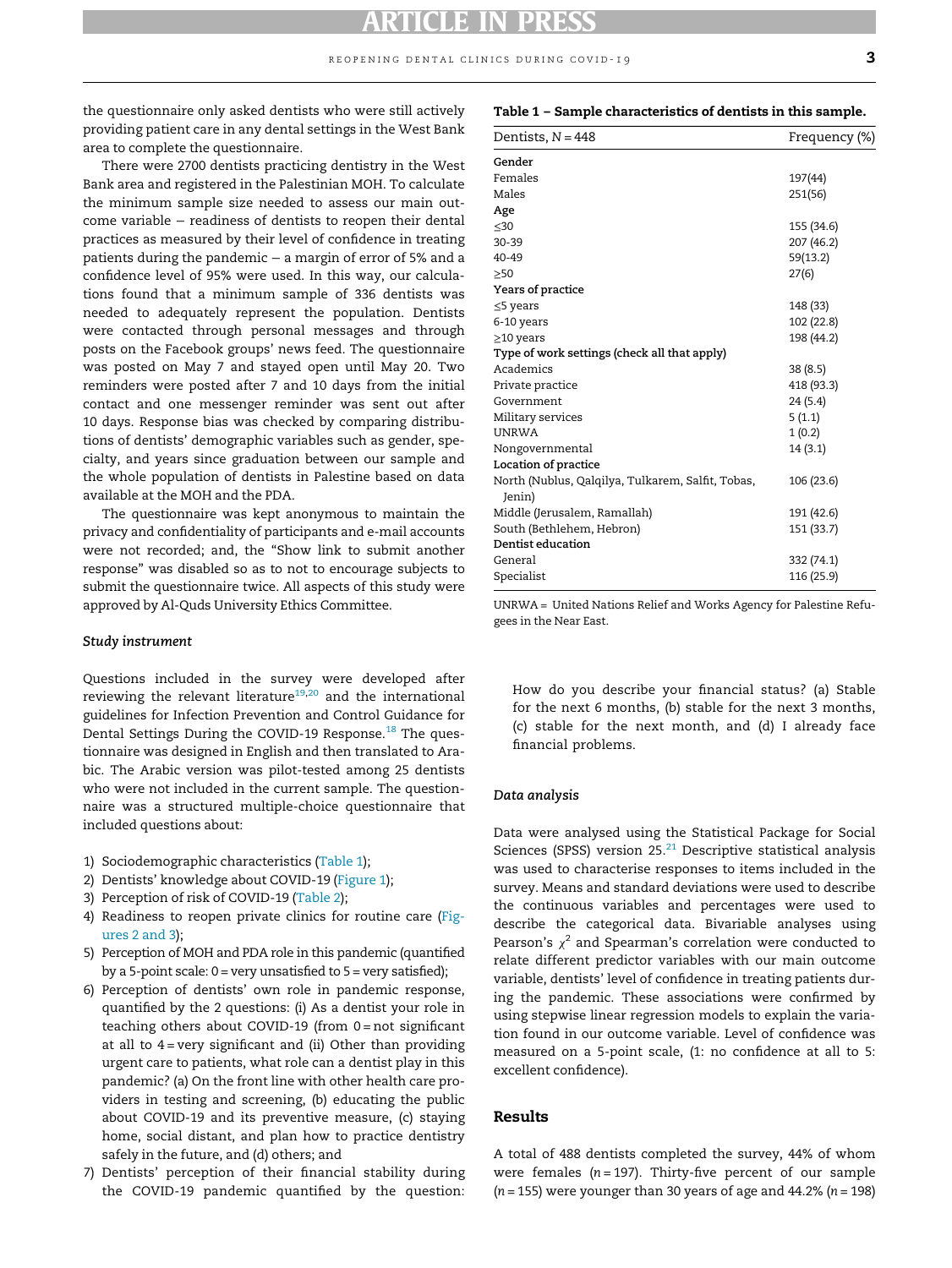#### <span id="page-3-0"></span> $\overline{\mathbf{4}}$  kategories that the set al.



**Surface Disinfectants Effective with COVID-19** 

had more than 10 years in dental practice. Ninety-three percent ( $n = 418$ ) of our sample were dentists in private practice and 74 % ( $n = 332$ ) were general dentists. Detailed information about the demographic characteristics of the respondents are presented in [Table 1](#page-2-0). No response bias was detected when demographic variables were compared between our sample and the dentist population working in the West Bank area of Palestine.

Thirty-nine percent  $(n = 173)$  of our sample recently received updated training in infection control and 26.6%  $(n = 119)$  received special training about COVID-19. The training was mainly online (68%). Fifty-five percent of our sample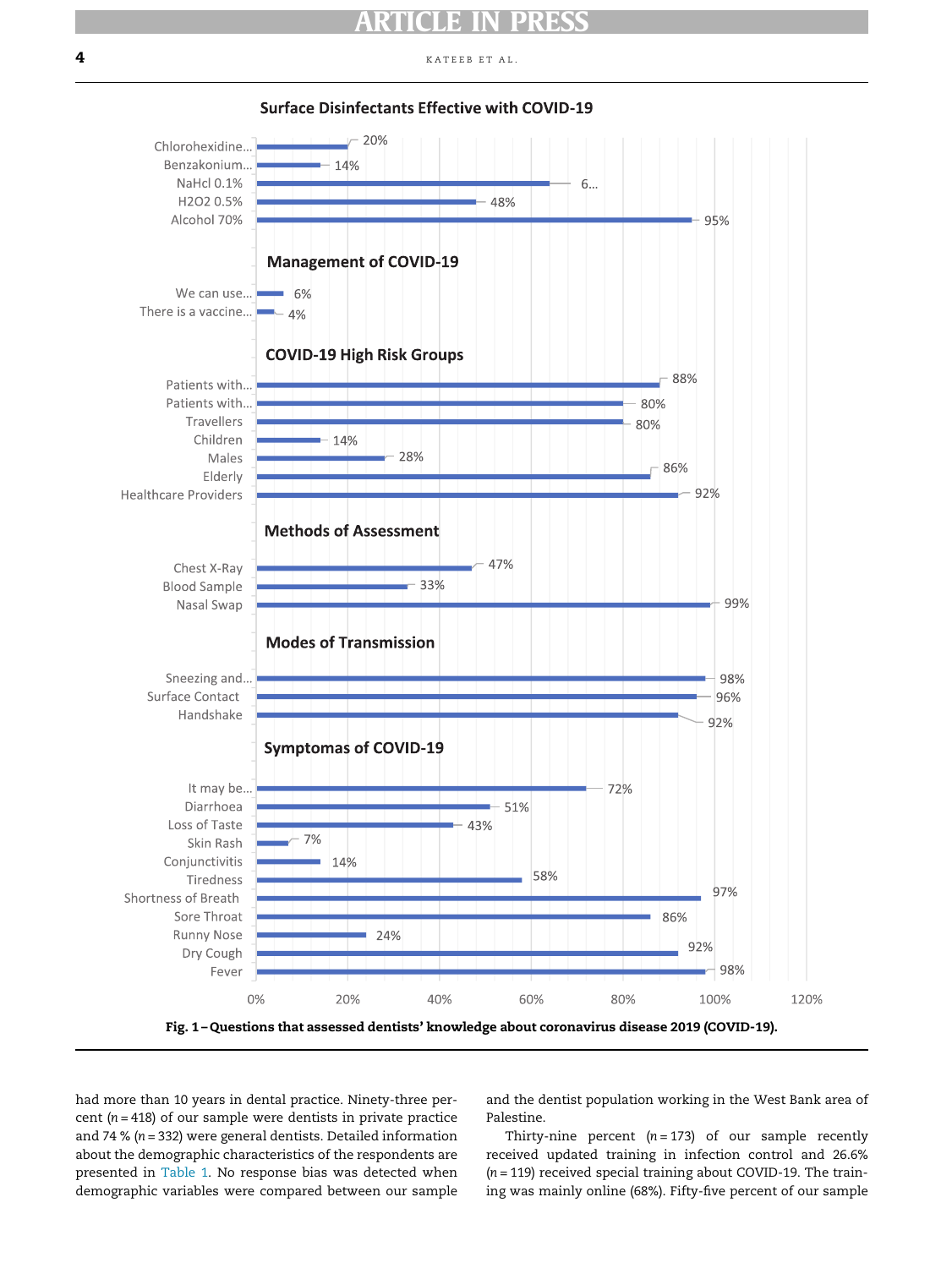#### <span id="page-4-0"></span>Table 2 – Risk perception of COVID-19 among dentists in this sample.

| Risk perception questions                     | Frequency (%) |
|-----------------------------------------------|---------------|
| How do you perceive COVID-19?                 |               |
| Very dangerous                                | 88 (19.6%)    |
| Moderately dangerous                          | 271 (60.5%    |
| Not dangerous                                 | 66 (14.7%)    |
| I don't know                                  | 23 (5.1%)     |
| How do you perceive COVID-19 compared to      |               |
| severe acute respiratory syndrome (SARS)?     |               |
| Less dangerous                                | 188 (42%)     |
| More dangerous                                | 147 (32%)     |
| The same                                      | 67 (15%)      |
| I don't know                                  | 46 (10.3)     |
| How do you perceive COVID-19 compared to      |               |
| Middle East respiratory syndrome (MERS)?      |               |
| Less dangerous                                | 146 (32.6%)   |
| More dangerous                                | 128 (28.6)    |
| The same                                      | 66 (14.7%)    |
| I don't know                                  | 108 (24.1%)   |
| COVID-19 symptoms often resolve with time and |               |
| do not require any special treatment.         |               |
| Yes                                           | 278 (62.1%)   |
| Nο                                            | 170 (37.9%)   |
| I believe COVID-19 is not currently a serious |               |
| public health issue.                          |               |
| Yes                                           | 355 (79.2%)   |
| Nο                                            | 93 (20.8%)    |
|                                               |               |

COVID-19 = coronavirus disease 2019.

had this training before an outbreak or a health emergency response; however, only 18.1%  $(n = 81)$  had helped in a previous pandemic or health emergency.

At the time of completing the survey, 57% of our sample  $(n = 257)$  reported that they were open to treat urgent cases only, while 10.5% ( $n = 47$ ) reported that they were open and worked as usual. [Figure 3](#page-5-0) shows the timeline of when the dental practices were planning to reopen.

<span id="page-4-1"></span>When responding to questions that assessed dentists knowledge about COVID-19 symptoms and surface disinfection, 62% ( $n = 280$ ) knew that 1-14 days was the reported incubation period of the virus and 71 ( $n = 321$ ) knew that there were many cases that were asymptomatic. Ninety five percent ( $n = 426$ ) thought that 70% alcohol was adequate to

disinfect surfaces. Responses regarding dentists' knowledge is presented in [Figure 1](#page-3-0).

Questions that assessed COVID-19 risk perception found that 19.6% ( $n = 88$ ) perceived COVID-19 as very dangerous and 14.7% ( $n = 66$ ) perceived COVID-19 as not dangerous at all. Almost 81% of our sample ( $n = 361$ ) reported that they updated themselves regularly about new information. More about risk perception among this sample is found in [Table 2.](#page-4-0)

At time of data collection,  $60\%$  of our sample  $(n = 270)$ believed that they were not ready to reopen their practices during the current COVID-19 outbreak and 68.5 % ( $n = 307$ ) believed that their usual infection control practices in their own clinics were inadequate to receive patients in the pandemic. Almost 13% ( $n = 56$ ) of dentists in our sample had no confidence at all in dealing with patients with COVID-19. [Figure 2](#page-4-1) shows the confidence level in dealing with COVID-19 patients in our sample.

Confidence level in dealing with patients suspected to have COVID-19 was negatively correlated with increased fear of becoming infected and transmitting the disease to family and friends, ( $\rho$  = -0.317, P < .0001). In addition, confidence levels increased in our sample with age ( $\rho$  = 1.18, P < .0001) and years of practice ( $\rho$  = 1.7, P < .0001). General practitioners and female practitioners had lower confidence levels than specialists and male colleagues ( $\chi^2$  = 17.8, P = .001,  $\chi^2$  = 10.1,  $P = .038$ , respectively). As expected, dentists who received updated training on infection control or special training on COVID-19 reported higher levels of confidence in dealing with patients suspected of having COVID-19 ( $\chi^2$  = 53.8, P < .0001,  $\chi^2$  = 26.8, P < .0001, respectively).

A final regression model [\(Table 3\)](#page-5-1) explained 32% ( $R^2$  = 0.32) of the variation in dentists' confidence level to treat patients during the pandemic. This model included the following significant predictor variables: having updated training in infection control, having specialised training on COVID-19, selfreported preparedness to the pandemic, fear of infection transmission to family and friends, dentists' willingness to buy advanced PPE for their clinics, and their perception that their regular PEE is inadequate to treat patients during the pandemic.

Ninety four percent of our sample  $(n = 423)$  agreed that they were afraid of transmitting the infection to family members if they went back to practice. In addition, 88% of the

Dentists' Confidence Levels in Dealing with COVID-19 Patients  $n = 448$ 



Fig. 2 – Dentists' confidence level in dealing with patients with coronavirus disease 2019 (COVID-19) during the current pandemic.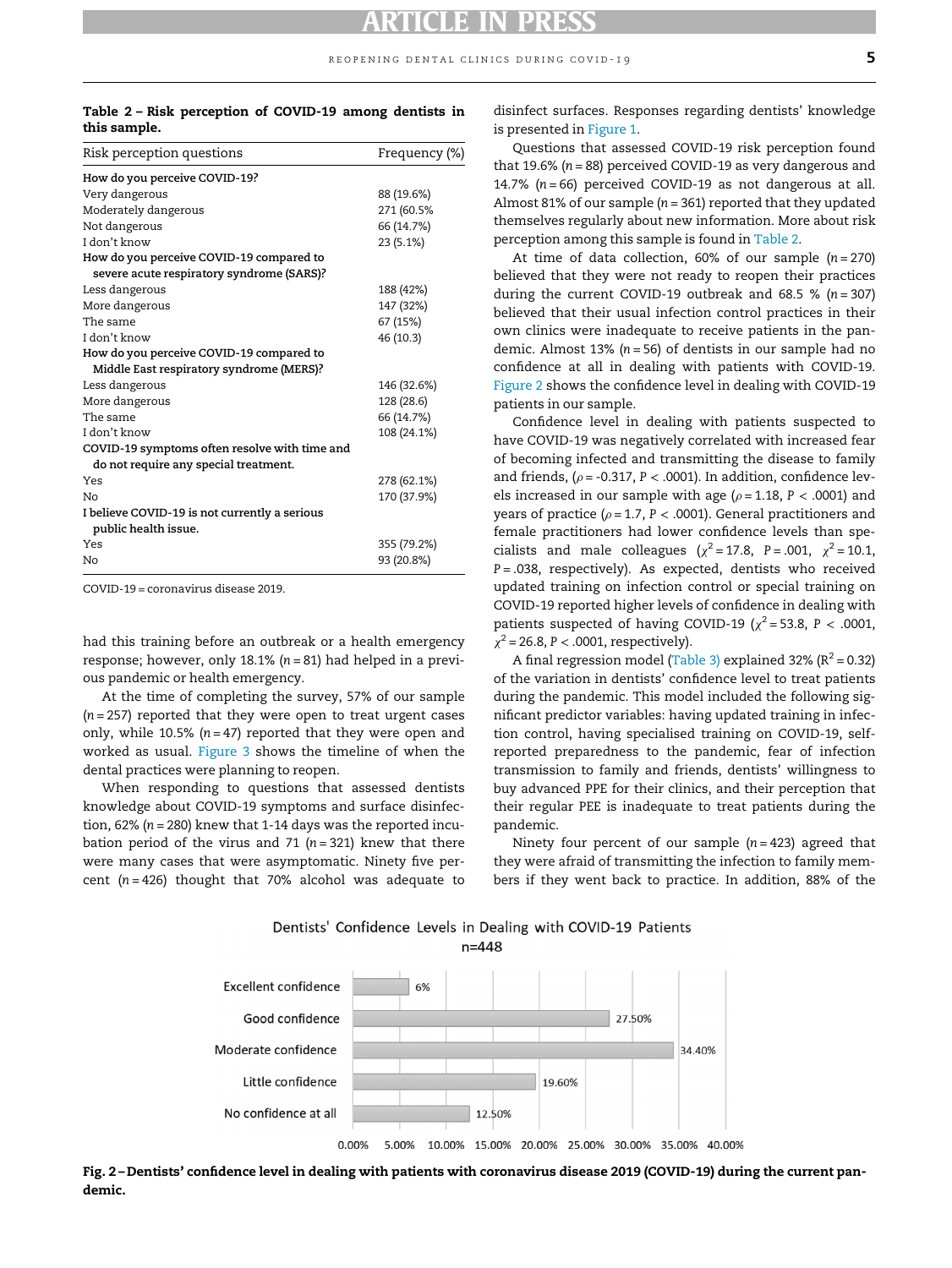<span id="page-5-0"></span> $\overline{6}$  kategories and  $\overline{6}$  kategories and  $\overline{6}$  kategories and  $\overline{6}$  kategories and  $\overline{6}$  kategories and  $\overline{6}$  kategories and  $\overline{6}$  kategories and  $\overline{6}$  kategories and  $\overline{6}$  kategories and  $\overline{$ 



Fig. 3 –When dental practices reopened during the coronavirus disease 2019 (COVID-19) pandemic.

sample preferred not to treat susceptible cases of COVID-19. When asked about treating patients with upper respiratory tract symptoms, 45.8% reported they would refer to the hospital without providing them dental care, 17.9% would treat

<span id="page-5-1"></span>

|           |  | Table 3 - Regression model of the outcome variable: den-   |  |  |  |
|-----------|--|------------------------------------------------------------|--|--|--|
|           |  | tists' level of confidence in treating patients during the |  |  |  |
| pandemic. |  |                                                            |  |  |  |

| Model                                                                                                                                    | Standardized<br>coefficients<br>Beta | t        | Sig. |
|------------------------------------------------------------------------------------------------------------------------------------------|--------------------------------------|----------|------|
| (Constant)                                                                                                                               |                                      | 20.00    | .000 |
| I feel I am ready for COVID-19<br>pandemic.<br>Yes: 1, No: 2                                                                             | $-314$                               | $-7.49$  | .000 |
| I fear that I will transmit the infec-<br>tion to family and friends.<br>(5-point scale, 1: strongly dis-<br>agree to 5: strongly agree) | $-223$                               | $-5.49$  | .000 |
| I participated in an updated infec-<br>tion control course.<br>Yes: 1, No: 2                                                             | $-162$                               | $-3.78$  | .000 |
| I participated in a course about<br>COVID-19.<br>Yes: 1, No: 2                                                                           | $-.126$                              | $-3.03$  | .003 |
| I already planned to buy advanced<br>PPE.<br>Yes: 1, No: 2                                                                               | $-.107$                              | $-2.71$  | .007 |
| I think the regular PPE I used to use<br>in my clinic is inadequate to treat<br>patients during the pandemic.<br>Yes: 1, No: 2           | $-.095$                              | $-2.358$ | .019 |

COVID-19 = coronavirus disease 2019; PPE = personal protective equipment.

\*Dependent variable: dentists' level of confidence.

them first then refer them to the hospital, 18.3% would treat them and then refer them to the closest preventive medicine department, and 18.3% refused to provide them with any care.

In general, 94% of our sample believed that COVID-19 increased the burden in dental practice. Seventy-five percent felt unsafe to use basic PPE during the pandemic and 93% of the dentists planned to purchase more advanced PPE.

At the time of completing the survey, 89.1% of our sample had read the MOH's protocol for providing dental care during the COVID-19 pandemic. Fifty-five percent thought that the protocol was adequate to practice dentistry safely and 56.7% thought it was applicable in their clinics. However, 61.2% agreed that they felt confused about the protocol's procedures. Therefore, 79% of dentists in our sample demanded the MOH and the PDA provide dentists with training on the new protocol, 85% asked for support in getting the right PPE, and 78% demanded updating of the current protocol to reopen dental clinics to routine care.

In the free comments, many dentists asked for better coordination and communication between the MOH, the PDA and the dentists, and many felt they needed some kind of financial support during the pandemic. Fifty-three percent of dentists in our sample reported that they were already facing financial troubles, 22.3% reported they were financially stable until the end of the current month, 13.6% for the next 3 months, and only 10.9% indicated that they could survive financially over the next 6 months.

In general, 90.6% of the dentists were not satisfied with the role of the MOH and the PDA in supporting the dental profession during the pandemic. Sixty-four percent did not agree with the decision of closing the governmental MOH dental clinics and thought clinics should have stayed open to provide urgent care during the pandemic (64%).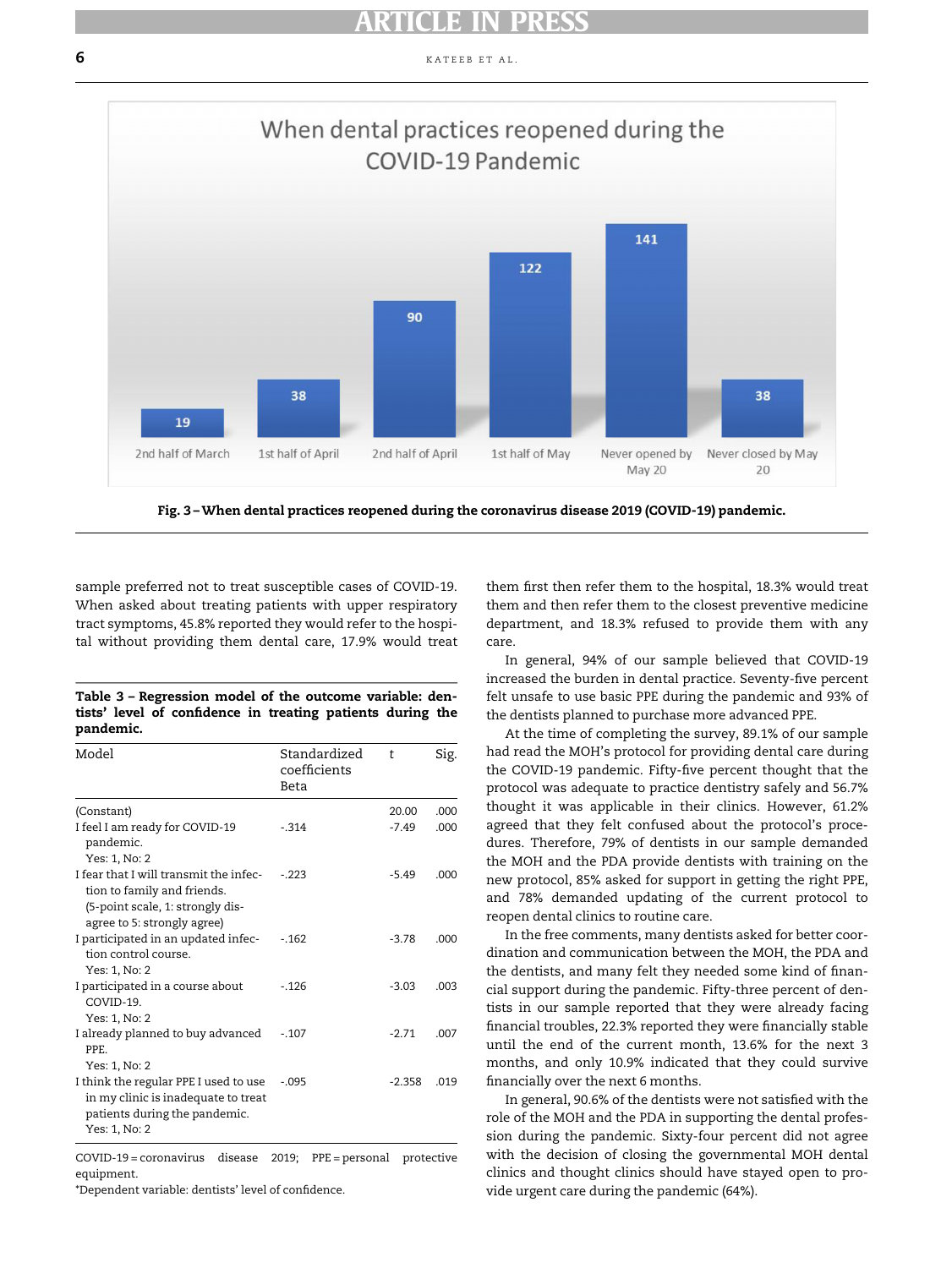Most of the dentists thought that their role in the COVID-19 pandemic was to provide urgent dental care to patients (89.7%), educate others about COVID-19 (82.4%), or work on the front line with other health care providers (52%). Only 40% thought their role was like any other citizen (ie, to stay home and socially distance until they could return and practice safely).

Although there was no call for deployment for dentists at the time, 14% of our sample offered to volunteer with frontline health care providers, 18.8% offered help but there was no need, and 19% reported that they wanted to volunteer but they did not know where to go to offer help.

### Discussion

During the pandemic, with some exceptions, all countries recommended that dental care should be limited to emergencies and urgent dental care. At the beginning of the pandemic in China, all 48 public tertiary dental hospitals suspended general nonemergency dental treatment while providing emergency dental services only.<sup>[22](#page-8-21)</sup> The British Dental Association (BDA) recommended avoiding all aerosol-generating procedures wherever possible to reduce staff and patient exposure to potential infection.<sup>[23](#page-8-22)</sup> The ADA provided a list of dental procedures that were to be considered urgent; these mainly refer to potentially serious conditions and dental or oral pain.[18](#page-8-17)

In general, dentists globally were advised to avoid elective and nonurgent dental care and procedures that produced droplets and aerosols while local restrictive measures were in place. However, by the end of May, most countries, including Palestine, relieved the restrictive measures to allow for elective procedures to resume and dental offices to reopen with increased safety measures for staff and patients. Dentists in Palestine, as all over the world, prepared themselves to return to routine practice with little reliable data on work-related infection risk for dental personnel.

Private dentists constitute the majority of dental care providers in Palestine and they mainly practice in solo clinics located in the commercial centres of big cities.

The majority of dentists in our sample did not agree with closing all MOH dental clinics and felt that they were left isolated to face the ethical dilemma of providing the best possible care to patients while keeping themselves and their staffs safe in the workplace. At the same time, as business owners, they were facing a financial impact from loss of income resulting from service limitations. In general, dentists in this sample felt they needed more support from the government and their professional association, the PDA, to guide them through a period of uncertainty for which none of them were prepared.

In our sample, 47% of dental clinics reopened in the second half of April or first week of May and 31% were still closed. In the United Kingdom, dental clinics were informed by the BDA that they could reopen starting June 8, if appropriate safety measures were in place. A poll of 2053 practices in England suggested that slightly more than one-third (36%) planned to reopen on June 8. $^{24}$  $^{24}$  $^{24}$  In the United States, 40 states had allowed for reopening for elective dental services by the week of May 18, and of these, 21 of the states reopened with no restrictions other than additional PPE. In the 27 states that had reopened by the end of April, the patient rebound reached 54% of pre-COVID-19 levels.<sup>[25](#page-8-24)</sup>

In the current study, 75.4 % of dentists in our sample reported that they were already facing financial troubles or were able to maintain their financial stability only until the end of the current month. In a survey conducted by the BDA for UK dentists in mid-March, 70% of dental clinics reported they could only remain financial stable for 3 months or less.  $^{26}$  $^{26}$  $^{26}$ In Germany, an economic analysis showed that COVID-19 and associated policies had profound economic effect on dental practices and urged policy makers to consider dentists in governmental subsidy and safety net programs. $^{27}$  $^{27}$  $^{27}$ 

In our sample, financial drivers seem to be strong motivators to reopen dental clinics. At the time of completing the survey, although 60.3% reported that they were not ready to address the COVID-19 outbreak and 76% had "no" or "little to moderate" confidence in their ability to deal with patients with COVID-19, more than half of the practices were open for urgent care and 10.5% were open for all types of care. Our data indicates that this low level of confidence was mainly related to dentists' fear of becoming infected or transmitting the infection to family and friends.

In general, dentists in this sample preferred to refer patients with upper respiratory tract (URT) symptoms to the hospital, rather than treat them in their offices. Ninety-four percent of dentists in our sample were afraid of transmitting infection to family and friends. This was similar to how Turkish dentists felt when asked a similar question, where 95% were concerned about carrying the virus to their families.<sup>[28](#page-9-0)</sup> In Jordan, despite no local cases of COVID-19 at the time, the vast majority of dentists (82.6%) preferred to avoid working with a patient who was a suspected of having COVID-19. $^{20}$  $^{20}$  $^{20}$  In general, studies across the world that assessed attitudes towards practicing dentistry during the COVID-19 pandemic reported overwhelming feelings of fear, confusion, and anxiety among dental professionals because dentistry was viewed as a high-risk profession for transmitting infection to family and friends.<sup>29-3</sup>

An earlier clinical study from Wuhan, China, showed that 29% of 138 hospitalized patients with 2019-nCoV-infected pneumonia were health care team members.<sup>[33](#page-9-2)</sup> In the United States, an ADA bimonthly poll on May 18 indicated that among owner dentists whose practices were not open for elective care, 28% reported the reason was dental team members' hesitation to return to practice and 34% reported unclear guidance for reopening their practices.<sup>[25](#page-8-24)</sup>

In our sample, 69% agreed that they were not sure of how to implement the new MOH infection prevention and control protocol and 79% demanded the MOH and the PDA provide dentists with training on the new protocol. On the other hand, almost 18% of dentists took self-initiative and used online training materials on COVID-19 from international organisations to update their knowledge on this matter. This compared to 7.6% of Jordanian dentists<sup>[21](#page-8-20)</sup> and 26.6% among Turkish dentists.[28](#page-9-0) Training on updated infection control measures and COVID-19 response measures increased the level of confidence in this sample in dealing with patients suspected of having COVID-19. These results suggest that it is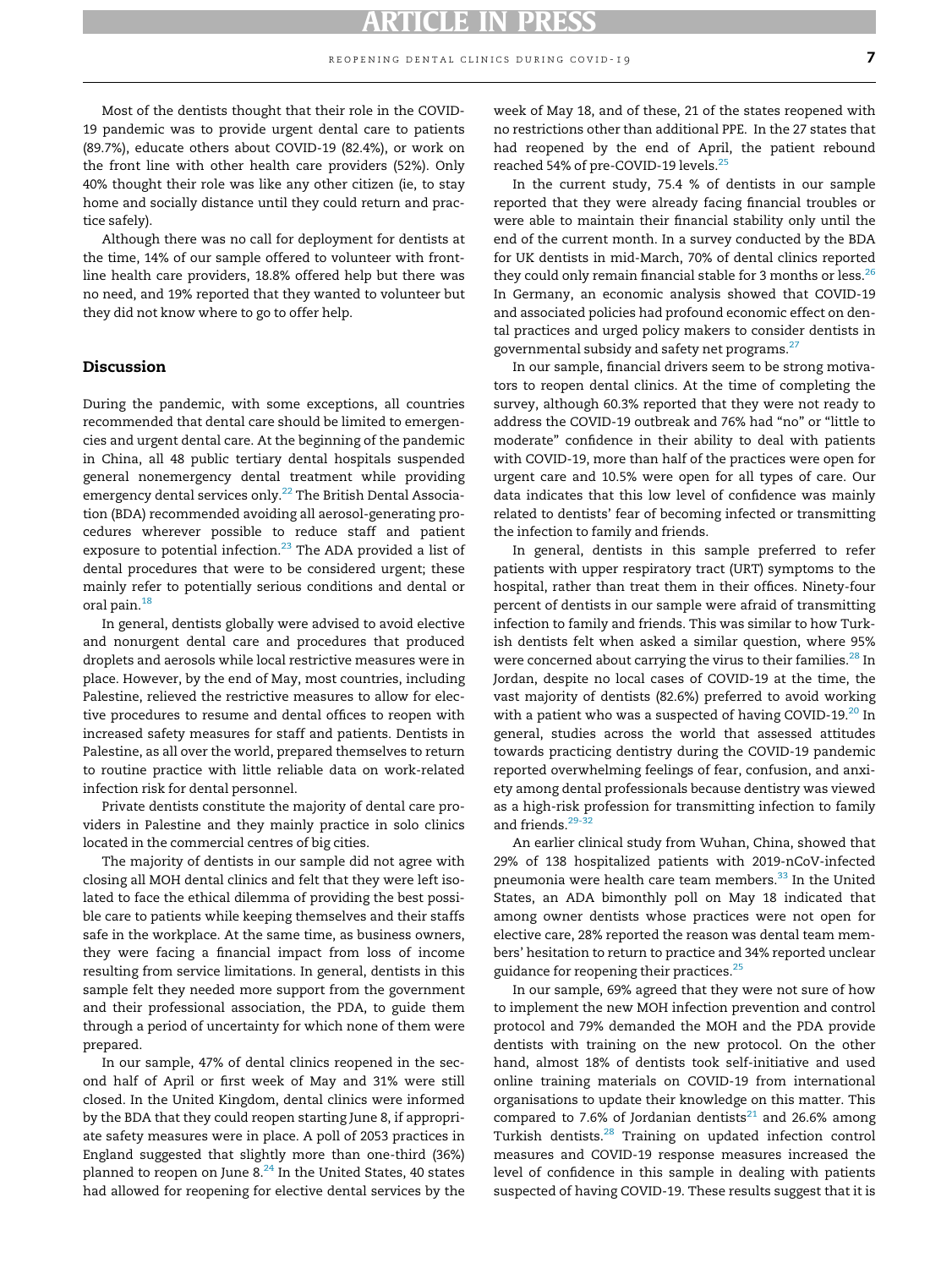#### 8 kateeb et al.

imperative that information sessions about COVID-19 and training on the new infection control protocols during the pandemic should be intensified and be the responsibility of the MOH and PDA.

The confusion about implementing the new protocol about providing dental care during the pandemic was evident in patients' referral when suspected of having a URT infection. Although the MOH protocol clearly indicated that patients with URT infections need to be screened, and if symptoms conform with COVID-19, be referred to the department of preventive medicine rather than hospitals, 18% in our sample would provide patients with dental care and refer them to hospital afterwards, while 45.8% would refer to hospital without providing dental care. This is similar to Jordanian dentists, where 43.8% would refer the patient to the hospital without treating patients with URT symptoms.<sup>[20](#page-8-19)</sup>

In the current study, although 88% preferred not to deal with patients with COVID-19, 40% indicated their willingness to provide dental care to patients with URT symptoms. This suggests that many dentists felt ethically obligated to offer help and guidance to those patients.

In general, despite the feeling of discomfort, fear, and the need for more training, almost all dentists in this sample were ready to adhere to the new guidelines and already planned the purchase of new necessary PPE.

The majority of dentists in this sample reported that they updated their information about COVID-19 regularly and 82% felt that they were obliged to educate their patients about COVID-19. This compared to 83% of Turkish dentists<sup>[28](#page-9-0)</sup> and 97.8% of Jordanian dentists<sup>[20](#page-8-19)</sup> who also thought that dentists were qualified and responsible for educating others about COVID-19 to prevent its spread.

Knowledge about COVID-19 among this sample was very good, with 60%-90% of dentists reporting the correct incubation period, COVID-19 symptoms, high-risk populations, and the best agents to disinfect surfaces in the dental clinic. This knowledge was developed over 50 days of quarantine in the months of March, April, and May, when more information about COVID-19 and how to minimise its transmission were emerging. There was, however, a lack of knowledge among the current sample in identifying loss of taste as a symptom of COVID-19 because only 43% indicated this among the symptoms list. This may be because that the first study to link loss of taste and smell to COVID-19, based on empirical data, was published in mid-April. $34$  In general, the literature found that knowledge about respiratory diseases and their causative agents was lower in dentists $35$  than other health care providers.<sup>[19](#page-8-18)</sup> In light of the current pandemic, this finding is alarming and suggests that efforts should be made to improve dentist's knowledge about respiratory diseases. Dental professionals spend most of their clinical encounters in close proximity to patients, and dental procedures are among the highest in generating aerosols. $36$ 

The dental literature indicates that many dental restorative procedures produce aerosols and droplets that are contaminated with disease causative agents that are considered potential routes for disease transmission.<sup>[37](#page-9-6)</sup> In addition to the routine use of standard barriers such as masks and gloves, rubber dams, preprocedural rinses, and high-volume evacuation, the philosophy of treatment needs to shift from heavily emphasising restorative care to focused on prevention. Focusing on educating patients to care for their teeth at home, wide use of fluorides, promotion of healthy diets, and regular visits the dentist would eventually minimise the need for emergency care in crisis times.[37](#page-9-6) Moreover, switching away from aerosol-generating procedures, such using nonrestorative treatment options to manage dental caries such as fissure sealants, fluoride varnish, resin infiltration, and silver diamine fluoride (SDF) for cavitated and noncavitated lesions may be an appropriate strategy to minimise the risk of infection in dental settings.<sup>[38](#page-9-7)</sup> Atraumatic restorative treatment (ART) $^{39}$  $^{39}$  $^{39}$  and the Hall technique<sup>[40](#page-9-9)</sup> are also good candidates to minimise aerosol generation in dental settings.

Results of this study highlighted an important point about how dentistry works in isolation and is distant from other health care providers. A majority of dentists in this sample felt that their main role in the pandemic was providing urgent dental care to their patients, and they did not see themselves working on the front lines of the pandemic, nor were they were eager to volunteer to do so. Dentists in this sample rarely participated in any pandemic response efforts, did not attempt to update themselves regularly about emergency preparedness, and only 58% of them indicated that they referred to their medical colleagues as a source of information about COVID-19. Dentistry has traditionally focused almost exclusively on the restorative and rehabilitation model of care instead of promoting the health and the wellbeing of individuals, leaving dentists with limited ability to respond to or be fully used in a major health crisis. $41$ 

This study was a simple descriptive cross-sectional study that described dentists' perception of their ability to deal with this pandemic at one point in time. Issues are changing dramatically in this pandemic as new information about the nature of this disease is emerging and the government's response, based on the number of new cases, is changing accordingly.

Although we believe that our sample was a good representation of the majority of dentists practicing dentistry in the West Bank area of Palestine, using social media groups and forums as sampling frame may bias our results because not all dentists were active on those platforms.

Although dentists in this sample were not confident of their readiness to go back to practice due to the COVID-19 pandemic, they already reopened, or were planning to reopen soon for routine dental care. Their ethical obligation to their patients and their financial situation pushed them to make such decisions. Dentists in this sample felt that more support from the government and their professional association were needed. Dentistry was not included in the first response preparedness for the pandemic, and it took some time before the government focused on issues related to dental clinics.

#### Conclusion

Although the main goal of this study was to assess readiness of dentists in our sample to return to dental practice, current data give us the chance to think about what we have learned about members of the dental profession, the system, and patients in this pandemic. Data in this study highlight the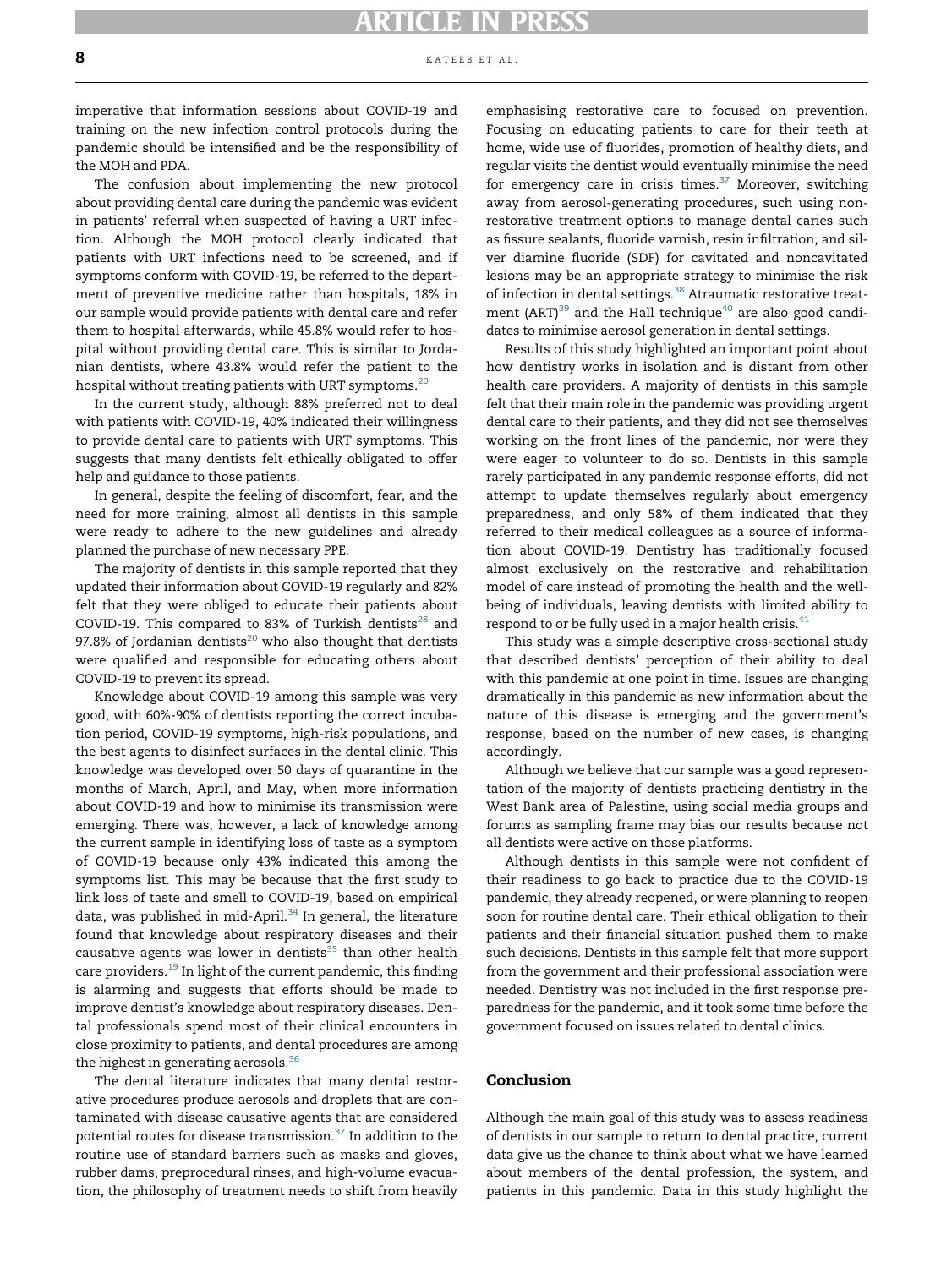fragility of private dental practice in emergencies and the constrains that a restorative model of dental practice places on dentists in terms of working with other health workers.

<span id="page-8-13"></span><span id="page-8-12"></span><span id="page-8-11"></span>Ethical, health, and financial challenges that emerged during COVID-19 require us to start a dialogue about these issues to be better prepared in the future. The future holds the challenge to better integrate dental care with primary and specialty medical care. Such integration will assure that oral health will be addressed as an important part of the overall health of individuals and will not be ignored. However, such integration will also require changes in the practice of dentistry, which may include more holistic approaches to patients' overall and oral health and a willingness to consider alternative or nontraditional treatment modalities.

<span id="page-8-15"></span><span id="page-8-14"></span>Data from this study should be used by dentists, their professional association, and governments to better address oral health as a priority that needs to be included in any crisis response and that dentists need to be supported to better provide optimum and safe care to their patients.

#### <span id="page-8-16"></span>Funding

<span id="page-8-17"></span>This research did not receive any specific grant from funding agencies in the public, commercial, or not-for-profit sectors.

### Conflict of interest

<span id="page-8-18"></span>None disclosed.

#### REFERENCES

- <span id="page-8-19"></span><span id="page-8-0"></span>1. World Health Organization (WHO). Coronavirus disease (COVID19) outbreak. Available from: [https://www.who.int/](https://www.who.int/emergencies/diseases/novelcoronavirus-2019) [emergencies/diseases/novelcoronavirus-2019](https://www.who.int/emergencies/diseases/novelcoronavirus-2019). Accessed 30 May 2020.
- <span id="page-8-21"></span><span id="page-8-20"></span><span id="page-8-1"></span>2. [Gralinski LE, Menachery VD. Return of the coronavirus: 2019](http://refhub.elsevier.com/S0020-6539(21)00036-8/sbref0002) [nCoV. Viruses 2020;12:135.](http://refhub.elsevier.com/S0020-6539(21)00036-8/sbref0002)
- <span id="page-8-2"></span>3. [Neher RA, Dyrdak R, Druelle V. Potential impact of seasonal](http://refhub.elsevier.com/S0020-6539(21)00036-8/sbref0003) [forcing on a SARS-CoV-2 pandemic. Swiss Med Wkly](http://refhub.elsevier.com/S0020-6539(21)00036-8/sbref0003) [2020;150:w20224.](http://refhub.elsevier.com/S0020-6539(21)00036-8/sbref0003)
- <span id="page-8-22"></span><span id="page-8-3"></span>4. [Khurshid Z, Asiri FYI, Al Wadaani H. Human saliva: non-inva](http://refhub.elsevier.com/S0020-6539(21)00036-8/sbref0004)[sive fluid for detecting novel coronavirus \(2019-nCoV\). Int J](http://refhub.elsevier.com/S0020-6539(21)00036-8/sbref0004) [Environ Res Public Health 2020;17:2225.](http://refhub.elsevier.com/S0020-6539(21)00036-8/sbref0004)
- <span id="page-8-23"></span><span id="page-8-4"></span>5. [Peng X, Xu X, Li Y, et al. Transmission routes of 2019-nCoV](http://refhub.elsevier.com/S0020-6539(21)00036-8/sbref0005) [and controls in dental practice. Int J Oral Sci. 2020;12:1–6.](http://refhub.elsevier.com/S0020-6539(21)00036-8/sbref0005)
- <span id="page-8-24"></span><span id="page-8-5"></span>6. [Guan W, Ni Z, Hu Y, et al. Clinical characteristics of coronavi](http://refhub.elsevier.com/S0020-6539(21)00036-8/sbref0006)[rus disease 2019 in China. N Engl J Med 2020;382:1708–20.](http://refhub.elsevier.com/S0020-6539(21)00036-8/sbref0006)
- <span id="page-8-6"></span>7. [Callaway E, Cyranoski E, Mallapaty S. The coronavirus pan](http://refhub.elsevier.com/S0020-6539(21)00036-8/sbref0007)[demic in five powerful charts. Nature 2020;579:482–3.](http://refhub.elsevier.com/S0020-6539(21)00036-8/sbref0007)
- <span id="page-8-7"></span>8. Ahmed A, Salam B, Mohammad M, et al. Analysis coronavirus disease (COVID-19) model using numerical approaches and logistic model. AIMS Bioengineering 2020;7(3):130–46. doi: [10.3934/bioeng.2020013.](https://doi.org/10.3934/bioeng.2020013)
- <span id="page-8-25"></span><span id="page-8-8"></span>9. [Zhang L, Liu Y. Potential interventions for novel coronavirus](http://refhub.elsevier.com/S0020-6539(21)00036-8/sbref0009) [in China: a systematic review. J Med Virol 2020;92\(5\):479–90.](http://refhub.elsevier.com/S0020-6539(21)00036-8/sbref0009)
- <span id="page-8-9"></span>10. [Corman VM, Landt O, Kaiser M, et al. Detection of 2019 novel](http://refhub.elsevier.com/S0020-6539(21)00036-8/sbref0010) [coronavirus \(2019-nCoV\) by real-time RT-PCR. Euro Surveill](http://refhub.elsevier.com/S0020-6539(21)00036-8/sbref0010) [2020;25:1–8.](http://refhub.elsevier.com/S0020-6539(21)00036-8/sbref0010)
- <span id="page-8-26"></span><span id="page-8-10"></span>11. [Ran L, Chen X, Wang Y, et al. Risk factors of healthcare work](http://refhub.elsevier.com/S0020-6539(21)00036-8/sbref0011)[ers with corona virus disease 2019: a retrospective cohort](http://refhub.elsevier.com/S0020-6539(21)00036-8/sbref0011)

[study in a designated Hospital of Wuhan in China. Clin Infect](http://refhub.elsevier.com/S0020-6539(21)00036-8/sbref0011) [Dis 2020;71\(16\):2218–21.](http://refhub.elsevier.com/S0020-6539(21)00036-8/sbref0011)

- 12. [Ather A, Patel B, Ruparel NB, et al. Coronavirus disease 19](http://refhub.elsevier.com/S0020-6539(21)00036-8/sbref0012) [\(COVID-19\): implications for clinical dental care. J Endod](http://refhub.elsevier.com/S0020-6539(21)00036-8/sbref0012) [2020;46\(5\):584–95.](http://refhub.elsevier.com/S0020-6539(21)00036-8/sbref0012)
- 13. [Meng L, Hua F, Bian Z. Coronavirus disease 2019 \(COVID-19\):](http://refhub.elsevier.com/S0020-6539(21)00036-8/sbref0013) [emerging and future challenges for dental and oral medicine.](http://refhub.elsevier.com/S0020-6539(21)00036-8/sbref0013) [J Dent Res 2020;99\(5\):481–7.](http://refhub.elsevier.com/S0020-6539(21)00036-8/sbref0013)
- 14. World Health Organization (WHO). Eastern Mediterranean regional office country reports. Updates on coronavirus disease 2019 (COVID-19) in oPt. Available from: [http://www.](http://www.emro.who.int/countries/pse/index.html) [emro.who.int/countries/pse/index.html](http://www.emro.who.int/countries/pse/index.html). Accessed 20 May 2020.
- 15. Al Khaldi M, Kaloti R, Shella D, et al. Health system's response to the COVID-19 pandemic in conflict settings: policy reflections from Palestine. Glob Public Health 2020;15(8):1244–56. doi: [10.1080/17441692.2020.1781914.](https://doi.org/10.1080/17441692.2020.1781914)
- 16. World Health Organization (WHO). Infection prevention and control during health care when novel coronavirus (nCoV) infection is suspected. Interim guidance. Available from: [https://www.who.int/publications/i/item/10665-331495.](https://www.who.int/publications/i/item/10665-331495) Accessed 30 May 2020.
- 17. Centers for Disease Control and Prevention (CDC). Interim infection prevention and control guidance for dental settings during the COVID-19 response. Available from: [https://www.](https://www.cdc.gov/coronavirus/2019-ncov/hcp/dental-settings.html) [cdc.gov/coronavirus/2019-ncov/hcp/dental-settings.html.](https://www.cdc.gov/coronavirus/2019-ncov/hcp/dental-settings.html) Accessed 20 June 2020.
- 18. American Dental Association. ADA interim guidance for management of emergency and urgent dental care. Available from: [https://success.ada.org/en/practice-manage](https://success.ada.org/en/practice-management/patients/safety-and-clinical?utm_source=cpsorg&utm_medium=covid-nav&utm_content=nav-safety-clinical&utm_campaign=COVID-19)[ment/patients/safety-and-clinical?utm\\_source=cpsor](https://success.ada.org/en/practice-management/patients/safety-and-clinical?utm_source=cpsorg&utm_medium=covid-nav&utm_content=nav-safety-clinical&utm_campaign=COVID-19)[g&utm\\_medium=covid-nav&utm\\_content=nav-safety-clini](https://success.ada.org/en/practice-management/patients/safety-and-clinical?utm_source=cpsorg&utm_medium=covid-nav&utm_content=nav-safety-clinical&utm_campaign=COVID-19)[cal&utm\\_campaign=COVID-19](https://success.ada.org/en/practice-management/patients/safety-and-clinical?utm_source=cpsorg&utm_medium=covid-nav&utm_content=nav-safety-clinical&utm_campaign=COVID-19). Accessed 10 May 2020.
- 19. [Abolfotouh MA, AlQarni AA, Al-Ghamdi SM, et al. An assess](http://refhub.elsevier.com/S0020-6539(21)00036-8/sbref0019)[ment of the level of concern among hospital-based health](http://refhub.elsevier.com/S0020-6539(21)00036-8/sbref0019)[care workers regarding MERS outbreaks in Saudi Arabia. BMC](http://refhub.elsevier.com/S0020-6539(21)00036-8/sbref0019) [Infect Dis 2017;17:4.](http://refhub.elsevier.com/S0020-6539(21)00036-8/sbref0019)
- 20. [Khader Y, Al Nsour M, Al-Batayneh OB, et al. Dentists' aware](http://refhub.elsevier.com/S0020-6539(21)00036-8/sbref0020)[ness, perception, and attitude regarding COVID-19 and infec](http://refhub.elsevier.com/S0020-6539(21)00036-8/sbref0020)[tion control: cross-sectional study among Jordanian dentists.](http://refhub.elsevier.com/S0020-6539(21)00036-8/sbref0020) [JMIR Public Health Surveill 2020;6\(2\):e18798.](http://refhub.elsevier.com/S0020-6539(21)00036-8/sbref0020)
- 21. [IBM Corp. IBM SPSS statistics for Windows, version 25.0.](http://refhub.elsevier.com/S0020-6539(21)00036-8/sbref0021) [Armonk, NY: IBM Corp; 2017.](http://refhub.elsevier.com/S0020-6539(21)00036-8/sbref0021)
- 22. [Yang Y, Zhou Y, Liu X, Tan J. Health services provision of 48](http://refhub.elsevier.com/S0020-6539(21)00036-8/sbref0022) [public tertiary dental hospitals during the COVID-19 epidemic](http://refhub.elsevier.com/S0020-6539(21)00036-8/sbref0022) [in China. Clin Oral Investig 2020;24\(5\):1861–4.](http://refhub.elsevier.com/S0020-6539(21)00036-8/sbref0022)
- 23. British Dental Association (BDA). BDA issues urgent advice to dentists. Available from: [http://bda.org/advice/Coronavirus/](http://bda.org/advice/Coronavirus/Pages/latest-updates.aspx) [Pages/latest-updates.aspx](http://bda.org/advice/Coronavirus/Pages/latest-updates.aspx). Accessed 15 May 2020.
- 24. Tom Edgington. Coronavirus: no return to 'business as usual' for dentists. BBC News. Available from: [https://www.bbc.](https://www.bbc.com/news/health-52913826) [com/news/health-52913826.](https://www.bbc.com/news/health-52913826) Accessed 1 June 2020.
- 25. American Dental Association Health Policy Institute. COVID-19 economic impact on dental practices. Available from: [https://www.ada.org/en/publications/ada-news/2020](https://www.ada.org/en/publications/ada-news/2020-archive/may/hpi-polling-shows-dental-practices-recovering-as-states-reopen?&utm_source=social&utm_medium=twitter&utm_content=cv-hpi-view-poll-results&utm_campaign=COVID-19) [archive/may/hpi-polling-shows-dental-practices-recover](https://www.ada.org/en/publications/ada-news/2020-archive/may/hpi-polling-shows-dental-practices-recovering-as-states-reopen?&utm_source=social&utm_medium=twitter&utm_content=cv-hpi-view-poll-results&utm_campaign=COVID-19)[ing-as-states-reopen?&utm\\_source=social&utm\\_me](https://www.ada.org/en/publications/ada-news/2020-archive/may/hpi-polling-shows-dental-practices-recovering-as-states-reopen?&utm_source=social&utm_medium=twitter&utm_content=cv-hpi-view-poll-results&utm_campaign=COVID-19)[dium=twitter&utm\\_content=cv-hpi-view-poll-result](https://www.ada.org/en/publications/ada-news/2020-archive/may/hpi-polling-shows-dental-practices-recovering-as-states-reopen?&utm_source=social&utm_medium=twitter&utm_content=cv-hpi-view-poll-results&utm_campaign=COVID-19)[s&utm\\_campaign=COVID-19](https://www.ada.org/en/publications/ada-news/2020-archive/may/hpi-polling-shows-dental-practices-recovering-as-states-reopen?&utm_source=social&utm_medium=twitter&utm_content=cv-hpi-view-poll-results&utm_campaign=COVID-19). Accessed 7 June 2020.
- 26. British Dental Association (BDA). Practices weeks from collapse without rapid action from government. Available from: [https://bda.org/news-centre/press-releases/Pages/Practices](https://bda.org/news-centre/press-releases/Pages/Practices-months-from-collapse-without-rapid-action-from-UK-government.aspx)[months-from-collapse-without-rapid-action-from-UK-gov](https://bda.org/news-centre/press-releases/Pages/Practices-months-from-collapse-without-rapid-action-from-UK-government.aspx)[ernment.aspx](https://bda.org/news-centre/press-releases/Pages/Practices-months-from-collapse-without-rapid-action-from-UK-government.aspx). Accessed 10 May 2020.
- 27. Schwendicke F, Krois J, Gomez J. Impact of SARS-CoV2 (COVID-19) on dental practices: economic analysis. J Dent 2020;99:103387. doi: [10.1016/j.jdent.2020.103387.](https://doi.org/10.1016/j.jdent.2020.103387)